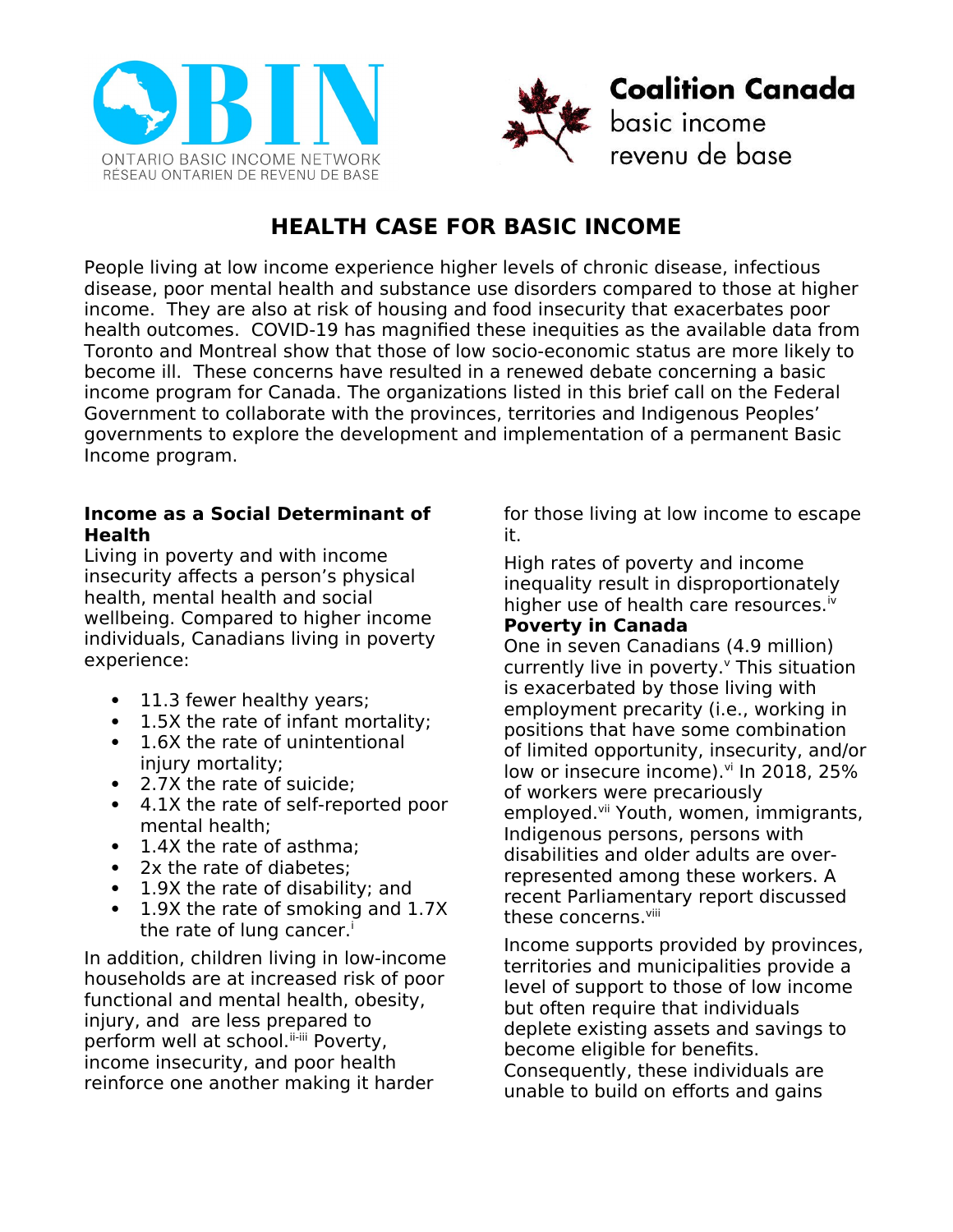from previous income. This requirement traps recipients in low-income, further exposing them to increased health risks.

## **Basic Income and Health**

Basic income presents an alternative to the current forms of social assistance. It is an unconditional cash transfer from the government to individuals, regardless of their work status  $x^2$  and commonly exists under one of two models: a universal demogrant model (where each person, regardless of income, receives a basic income) and a negative income tax model (NIT) (where access to and the amount of income support is based on need). The NIT model is often favoured as it targets those with the greatest need. $x$ 

Certain federal social assistance programs act as a form of basic income by providing financial supports to populations that fall below certain income levels. These include:

- Old Age Security (OAS) that provides all people over the age of 65 with a regular income and is based on a NIT model (the payment is provided to all but is reduced as income increases).
- Guaranteed Income Supplement (GIS) is an income supplement provided to seniors with incomes below a specific amount.
- The Canada Child Benefit (CCB) provides an income-tested support to families with children, and is also decreases as income increases.

The OAS and GIS programs have moved Canada from having one of the highest levels of poverty for older adults among OECD countries to one of the lowest, $x_i$ while the rate of food insecurity among this age group has dropped 50%. Similarly, the CCB has raised over

334,000 Canadian children above the poverty line. UNICEF views it as a model of an effective basic income program.<sup>xii</sup>

# **Previous Canadian Experiments**

Two provinces have conducted basic income pilot projects using the NIT model.

- Manitoba Basic Annual Income Experiment (1975 – 1978): Research found an 8.5% reduction in hospitalizations and significant reductions in doctors' visits among residents of the locations that offered a basic income.<sup>xiii</sup>
- Ontario Basic Income Pilot project (2017): This pilot project was cancelled after one year, but initial research showed positive health effects among participants, including:
	- o Over 79% reported improvement in overall health;
	- o 82% saw improvements in mental health, including less incidents of anxiety and depression;
	- $\circ$  Over one-third of participants with children noticed improvement in their child's health;
	- o Recipients were better able to access necessary medication (82.7%), dental care (74.1%) and psychotherapy (50.4%), and
	- $\circ$  Individuals noted that they utilized health services less. xiv

## **Cost of Basic Income**

The Parliamentary Budget Office (PBO) has estimated the net-cost of providing a basic income for Canadians between the ages of 18 and 64 years at the levels of the Ontario experiment during a non-pandemic year as approximately \$44 billion annually for the Federal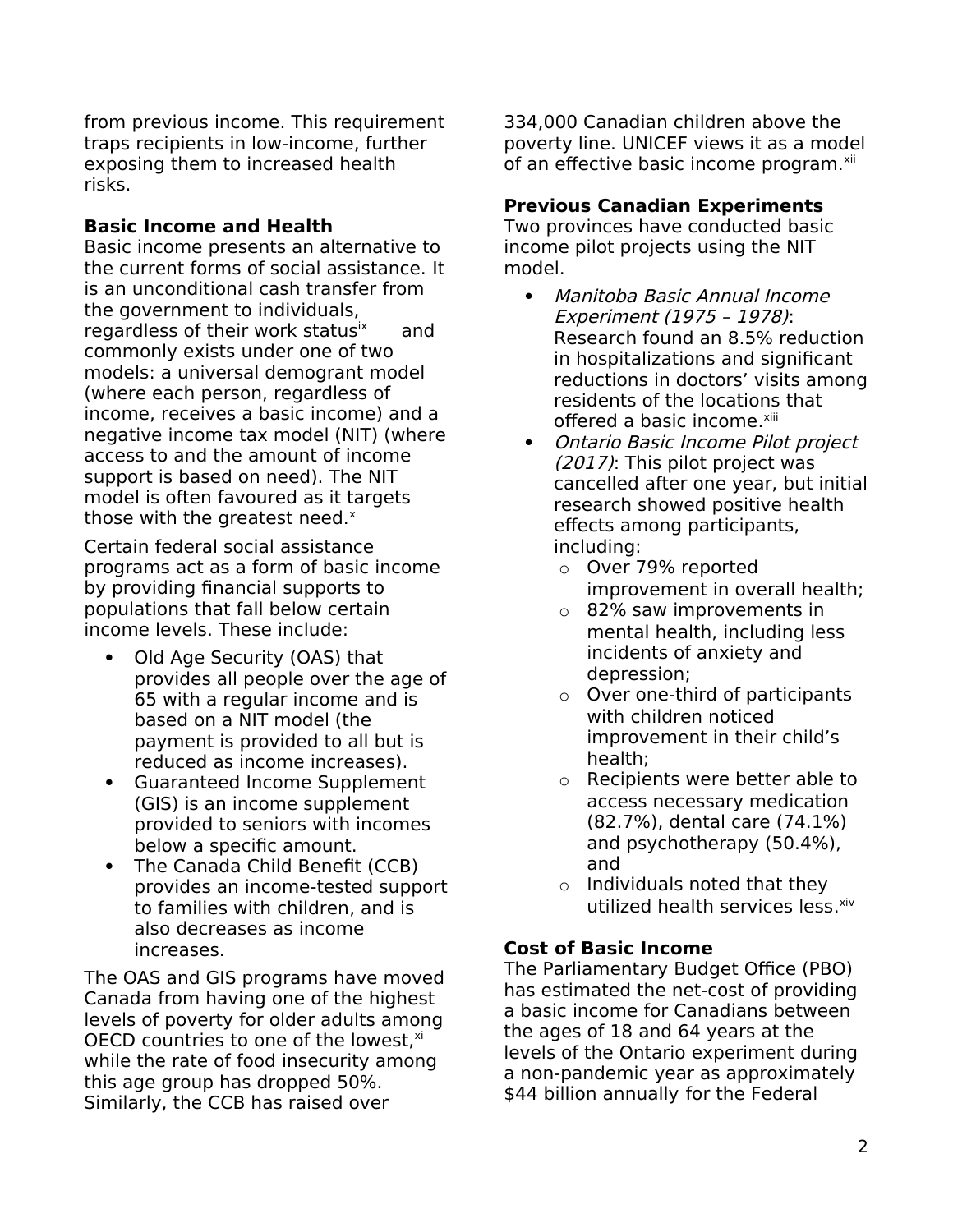Government.<sup>xv</sup> These calculations did not include potential downstream savings in healthcare costs, costs associated with the physical health risks of being low income, or other social programs. They also did not take into account consequent reductions in provincial spending on income assistance. A similar analysis for the implementation of a BI program during the pandemic showed significantly higher costs<sup>xvi</sup> because the program would automatically expand to meet the needs of people who lost work, replacing emergency measures such as the CERB.

Inclusion of downstream health care savings into the analysis is important, as a link exists between poverty and healthcare: the poorest neighbourhoods have significantly higher healthcare costs compared to wealthier counterparts.<sup>xvii-xviii</sup> In Ontario alone, estimates show that increasing the incomes of the poorest individuals could result in savings up to \$3.9 billion annually.xix

Similarly, in 2008, it was estimated that \$1 invested in the early years of a child's life can save up to \$9 in future spending in the healthcare system. $^{xx}$ While these savings could result from the CCB or the recent commitment to develop an early childhood education and care program, a basic income program could further alleviate this concern.

#### **COVID-19 and Basic Income**

COVID-19 presents an immediate health threat to those contracting the disease, as well as increased levels of unemployment, and income precarity with their associated potential longterm health implications. The establishment of income relief and employment support programs (i.e.,

Canadian Emergency Response Benefit (CERB), small business supports, etc.) have limited this threat by providing upwards of 8 million people the ability to meet their basic needs, including proper nourishment and access to necessary medication. These programs can be considered a form of temporary basic income.<sup>xxi</sup>

#### **Summary**

Basic income has the potential to enable all Canadians to live healthier lives by reducing the negative health effects associated with living in poverty. It is for this reason that the organizations noted below endorse developing a Basic Income for Canadians.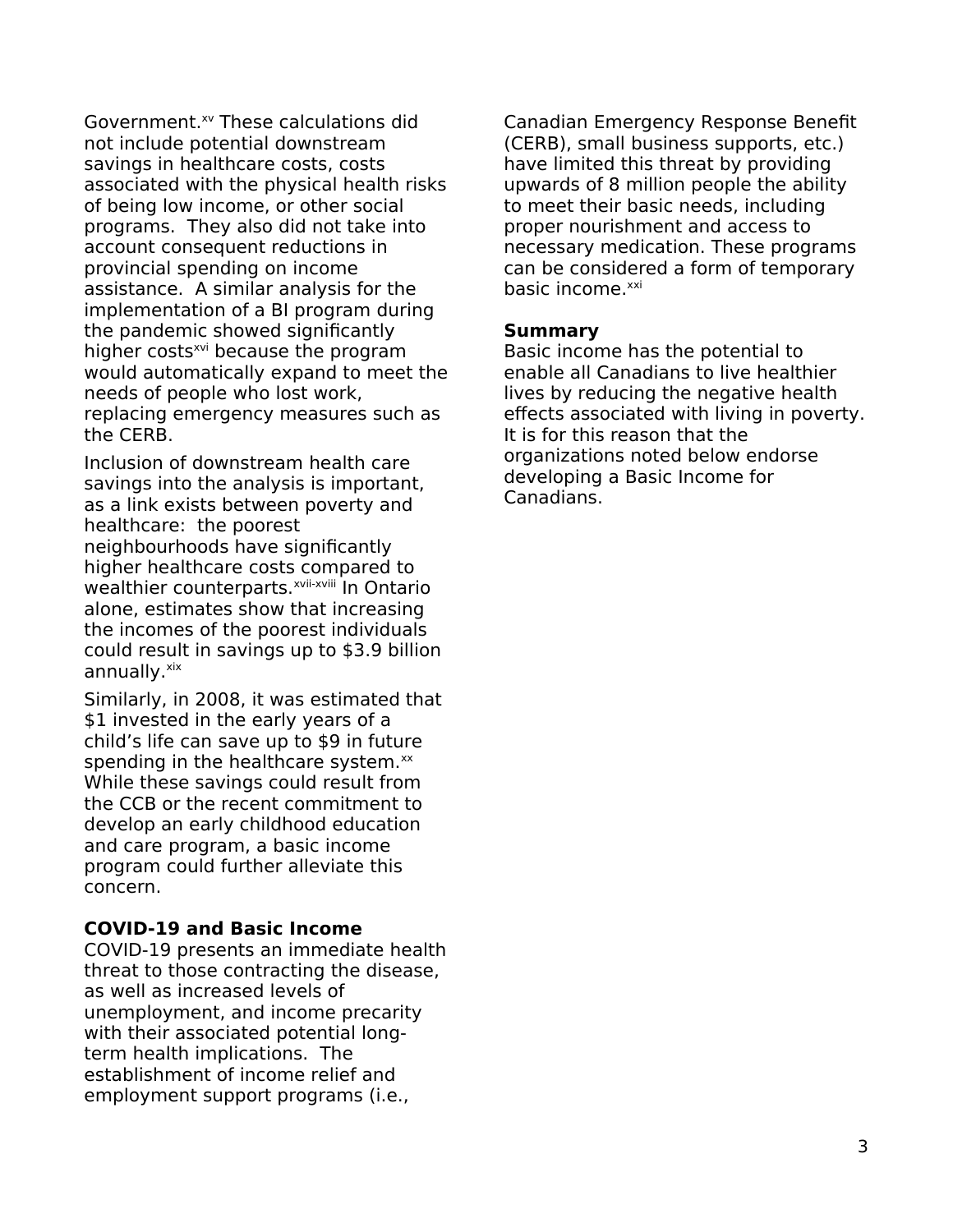[https://www.canada.ca/content/dam/phac-aspc/documents/services/publications/science](https://www.canada.ca/content/dam/phac-aspc/documents/services/publications/science-research/key-health-inequalities-canada-national-portrait-executive-summary/hir-full-report-eng.pdf)[research/key-health-inequalities-canada-national-portrait-executive-summary/hir-full](https://www.canada.ca/content/dam/phac-aspc/documents/services/publications/science-research/key-health-inequalities-canada-national-portrait-executive-summary/hir-full-report-eng.pdf)[report-eng.pdf](https://www.canada.ca/content/dam/phac-aspc/documents/services/publications/science-research/key-health-inequalities-canada-national-portrait-executive-summary/hir-full-report-eng.pdf). <sup>ii</sup> Health Agency of Canada and the Pan Canadian Public Health Network. 2018. Key Health Inequalities in Canada: A National Portrait. Available at: [https://www.canada.ca/content/dam/phac-aspc/documents/services/publications/science](https://www.canada.ca/content/dam/phac-aspc/documents/services/publications/science-research/key-health-inequalities-canada-national-portrait-executive-summary/hir-full-report-eng.pdf)[research/key-health-inequalities-canada-national-portrait-executive-summary/hir-full](https://www.canada.ca/content/dam/phac-aspc/documents/services/publications/science-research/key-health-inequalities-canada-national-portrait-executive-summary/hir-full-report-eng.pdf)[report-eng.pdf](https://www.canada.ca/content/dam/phac-aspc/documents/services/publications/science-research/key-health-inequalities-canada-national-portrait-executive-summary/hir-full-report-eng.pdf).  $\overline{a}$  Gupta, R. P. S., de Wit, M. L., & McKeown, D. (2007). The impact of poverty on the current and future health status of children. Paediatrics & child health, 12(8), 667-672. iv [https://www.researchgate.net/publication/267746657\\_High](https://www.researchgate.net/publication/267746657_High-cost_Health_Care_Users_in_Ontario_Canada_Demographic_Socioeconomic_and_Health_Status_Characteristics)cost Health Care Users in Ontario Canada Demographic Socioeconomic and Health Stat [us\\_Characteristics](https://www.researchgate.net/publication/267746657_High-cost_Health_Care_Users_in_Ontario_Canada_Demographic_Socioeconomic_and_Health_Status_Characteristics). v "Before-tax and after-tax low income status (census family LIM) by family type and family composition" (2020), https://www150.statcan.gc.ca/t1/tbl1/en/tv.action?pid=1110001501. vi Library of Parliament, 2020. Understanding Precarious work in Canada. Available at: <https://hillnotes.ca/2020/12/01/understanding-precarious-work-in-canada/>. vii Library of Parliament, 2018. Precarious Employment in Canada: an Overview. Available at: <https://hillnotes.ca/2018/11/21/precarious-employment-in-canada-an-overview/>. viii May, Brian, 2019. Precarious Work: Understanding the Changing Nature of Work in Canada. Report of the Standing Committee on Human Resources, Skills and Social Development and the Status of Persons with Disabilities. House of Commons, Ottawa. June 2019. Available at: [https://www.ourcommons.ca/Content/Committee/421/HUMA/Reports/RP10553151/](https://www.ourcommons.ca/Content/Committee/421/HUMA/Reports/RP10553151/humarp19/humarp19-e.pdf) [humarp19/humarp19-e.pdf.](https://www.ourcommons.ca/Content/Committee/421/HUMA/Reports/RP10553151/humarp19/humarp19-e.pdf) <sup>ix</sup> "About Basic Income", https://www.basicincomecanada.org/about basic income. x "Basic Income" (2017), https://ccph21.ca/wp-content/uploads/2017/11/ccph21\_big\_e.pdf . xi "Federal poverty reduction plan: Working in partnership towards reducing poverty in Canada" (2010), http://www.parl.gc.ca/content/hoc/Committee/403/HUMA/Reports/RP4770921/humarp07/ humarp07-e.pdf. xii "The Canada Child Benefit" (2020), https://www.canada.ca/en/employment-social development/campaigns/canada-child-benefit.html.  $x$ iii Forget, E. L. (2011). The town with no poverty: The health effects of a Canadian guaranteed annual income field experiment. Canadian Public Policy, 37(3), 283-305: Chicago. xiv "Southern Ontario's Basic Income Experiment" (2020), https://labourstudies.mcmaster.ca/ documents/southern-ontarios-basic-income-experience.pdf. xv "Costing a National Guaranteed Basic Income Using the Ontario Basic Income Model" (2018), https://www.pbo-dpb.gc.ca/en/blog/news/Guaranteed Basic Income. xvi Office of the Parliamentary Budget Officer. (2021). Costing a Guaranteed Basic Income During the COVID Pandemic. Retrieved from: [https://www.pbo-dpb.gc.ca/web/default/files/Documents/Reports/RP-2021-014-M/RP-2021-](https://www.pbo-dpb.gc.ca/web/default/files/Documents/Reports/RP-2021-014-M/RP-2021-014-M_en.pdf) [014-M\\_en.pdf](https://www.pbo-dpb.gc.ca/web/default/files/Documents/Reports/RP-2021-014-M/RP-2021-014-M_en.pdf). xvii Glazier, R. H., Badley, E. M., Gilbert, J. E., & Rothman, L. (2000). The nature of increased hospital use in poor neighbourhoods: findings from a Canadian inner city. Canadian Journal of Public Health, 91(4), 268-273. xviii NCCDH, 2016. Economic arguments for shifting health dollars upstream. Discussion paper. Antigonish, NS: National Collaborating Centre for Determinants of Health, St. Francis Xavier University. Available at: [https://nccdh.ca/images/uploads/comments/Economic\\_Arguments\\_EN\\_April\\_28.pdf](https://nccdh.ca/images/uploads/comments/Economic_Arguments_EN_April_28.pdf). xix "The Cost of Poverty in Ontario: 10 Years Later" (2019), https://feedontario.ca/wp-content/ uploads/2019/09/Feed-Ontario-Cost-of-Poverty-2019.pdf. xx "The Chief Public Health Officer's report on the state of public health in Canada 2008 – Moving forward" (2008), https://www.canada.ca/en/public-health/corporate/publications/chief-public-health-officerreports-state-public-health-canada/report-on-state-public-health-canada-2008/chapter-

**i** Health Agency of Canada and the Pan Canadian Public Health Network. 2018. Key Health

Inequalities in Canada: A National Portrait. Available at: